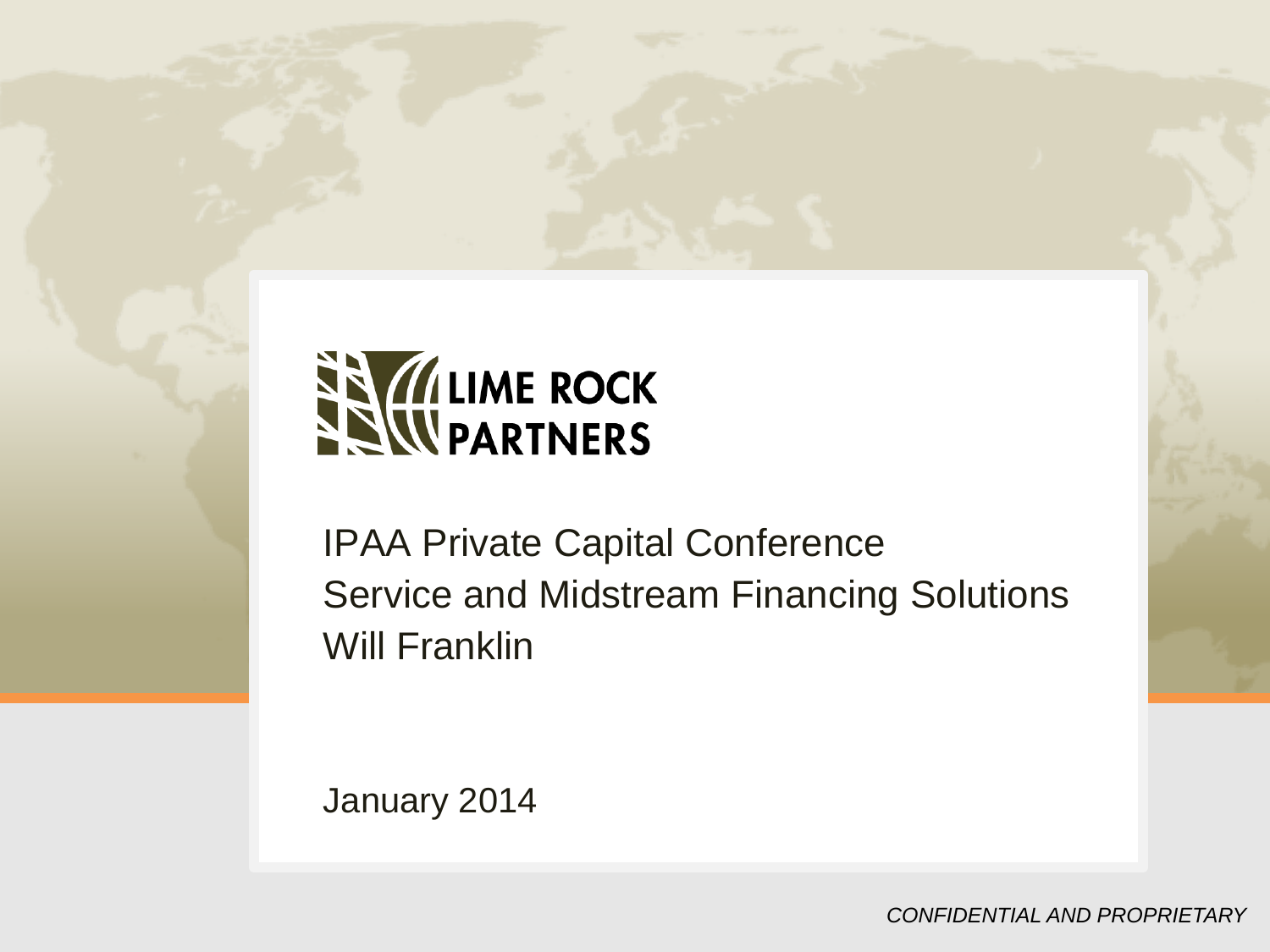



# Who is Will Franklin



*CONFIDENTIAL AND PROPRIETARY*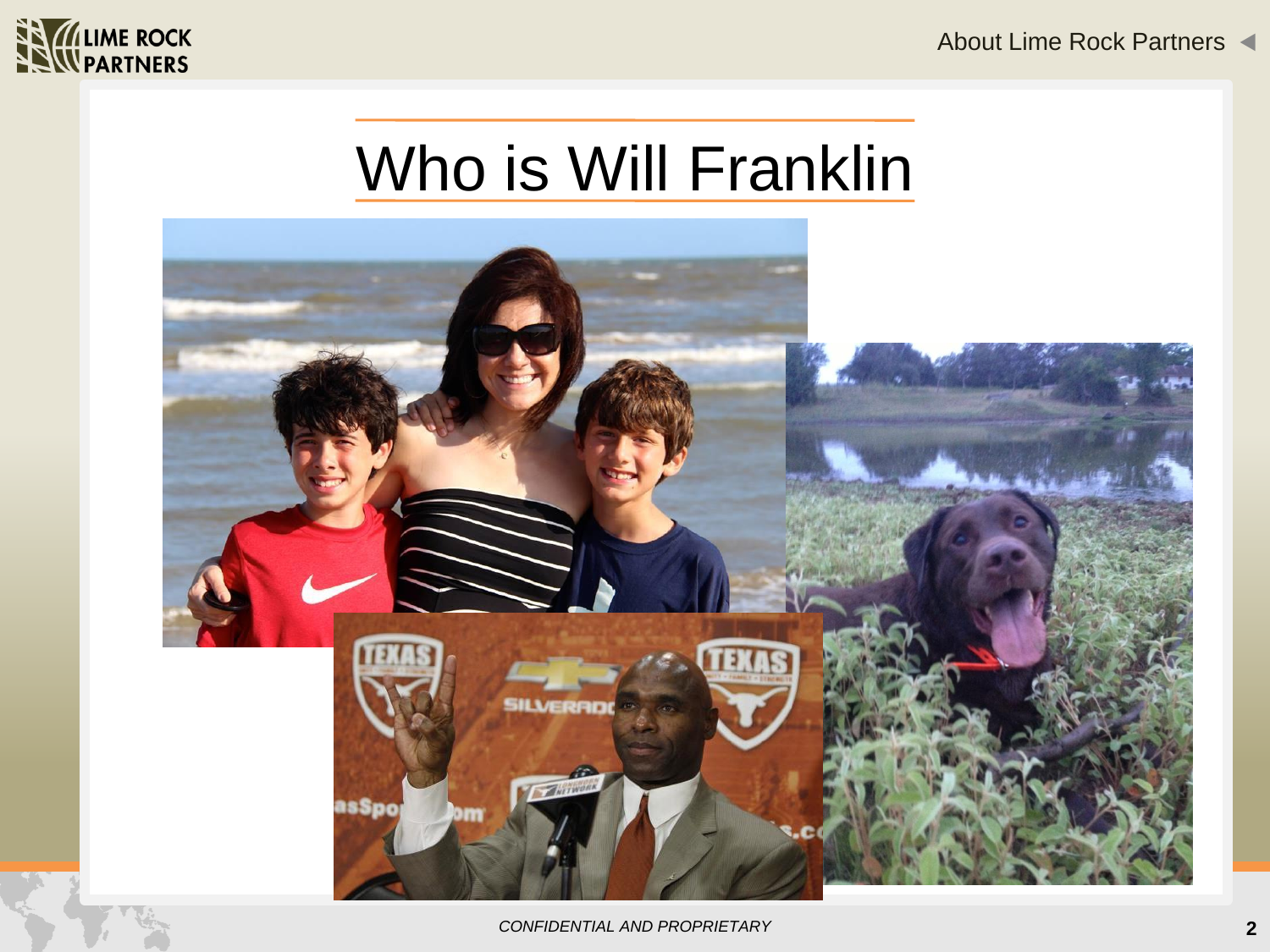

# Who is Lime Rock

Lime Rock Partners is a creative private equity investment partner in building exceptional oil and gas businesses, side by side, with entrepreneurs every day.

Since 1998 we have helped build differentiated, high-growth E&P and oilfield service companies worldwide.

We bring our specialist finance and operating expertise, global presence, technology leadership, people-centered strategies, and patient hard work to help our investors and portfolio company partners profit from operational growth.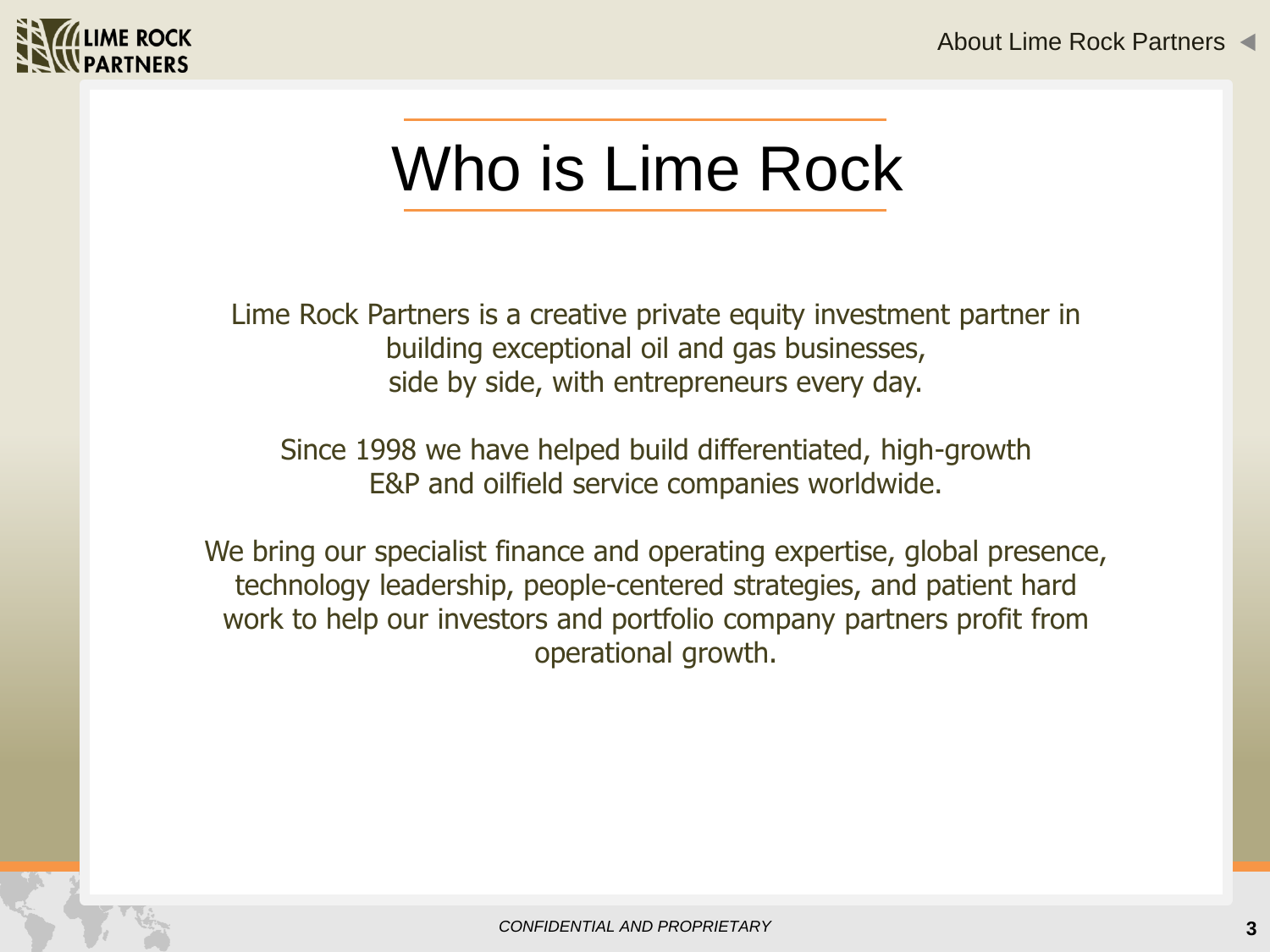

## Lime Rock Partners by the Numbers

| \$5.5B                                                              | 9                                            | 23                                                  | 38                                | 57%                                                                                 | 54%                                           |
|---------------------------------------------------------------------|----------------------------------------------|-----------------------------------------------------|-----------------------------------|-------------------------------------------------------------------------------------|-----------------------------------------------|
| in total<br>capital<br>commitments                                  | funds                                        | investment<br>team<br>members                       | current<br>portfolio<br>companies | of capital<br>invested in<br><b>North America</b>                                   | of capital<br>invested in<br>oilfield service |
| <b>\$3.9 B</b>                                                      | 6                                            | 3                                                   | 42                                | 43%                                                                                 | 46%                                           |
| in total<br>commitments<br>to Lime Rock<br><b>Partners</b><br>funds | <b>Lime Rock</b><br><b>Partners</b><br>funds | offices:<br>Houston,<br>London, and<br>Westport, CT | exited<br>portfolio<br>companies  | of capital<br>invested in<br>Europe,<br>Middle East,<br>and Asia-<br><b>Pacific</b> | of capital<br>invested in<br>E&P and<br>other |
|                                                                     |                                              |                                                     |                                   |                                                                                     |                                               |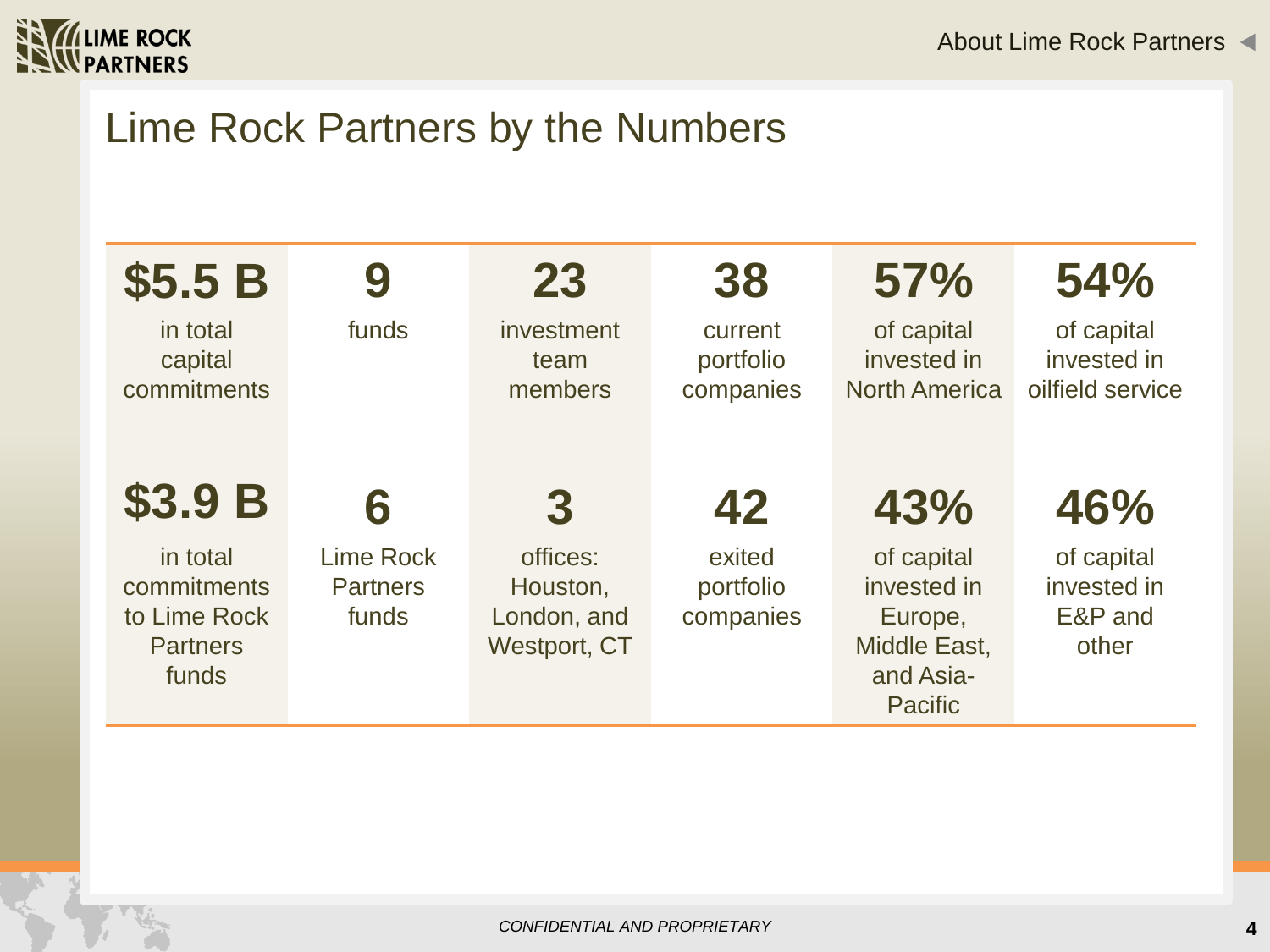

# Team Seeks to Be Creative Partner in Building Differentiated Oil and Gas Businesses, Side by Side, Every Day

| <b>PEOPLE-CENTERED</b><br><b>STRATEGIES</b>                           | Seek creative and flexible ways to partner<br>ь<br>with exceptional entrepreneurs                                                                |
|-----------------------------------------------------------------------|--------------------------------------------------------------------------------------------------------------------------------------------------|
| <b>SPECIALIST FINANCE</b><br><b>AND OPERATING</b><br><b>EXPERTISE</b> | Exclusively focused on upstream oil and gas<br>$\blacktriangleright$<br>across E&P and service, finance and<br>operations, and different regions |
| <b>GLOBAL</b><br><b>PRESENCE</b>                                      | Presence on three continents to help<br>companies grow internationally and<br>understand how global trends will affect them                      |
| <b>TECHNOLOGY</b><br><b>LEADERSHIP</b>                                | Leader in backing both leading-edge<br>technology developers and in helping all E&P<br>and service companies gain technical edge                 |
| <b>PATIENT</b><br><b>HARD WORK</b>                                    | Work tirelessly alongside management to<br>create value, through good times and bad                                                              |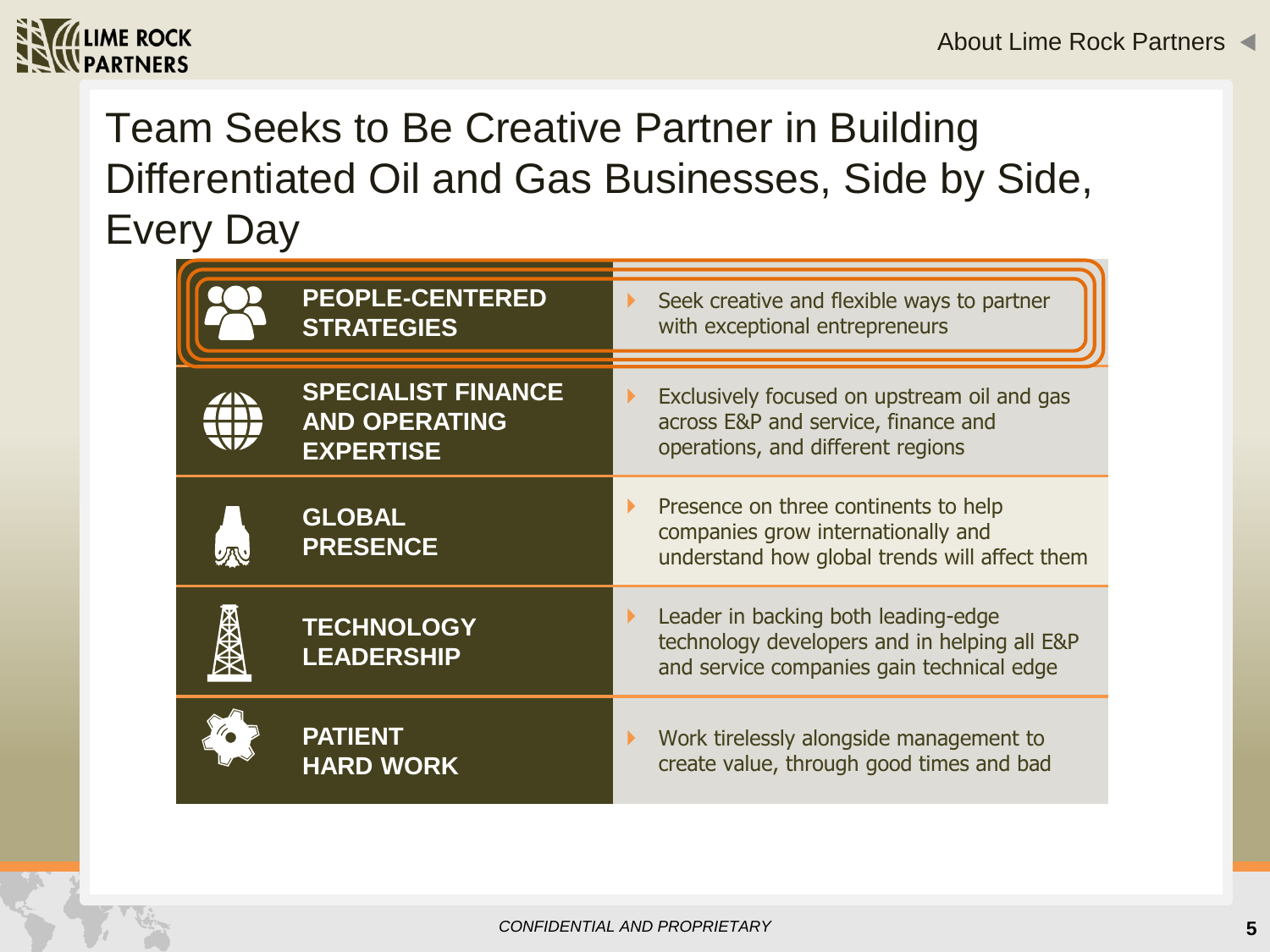

# Investment Scope

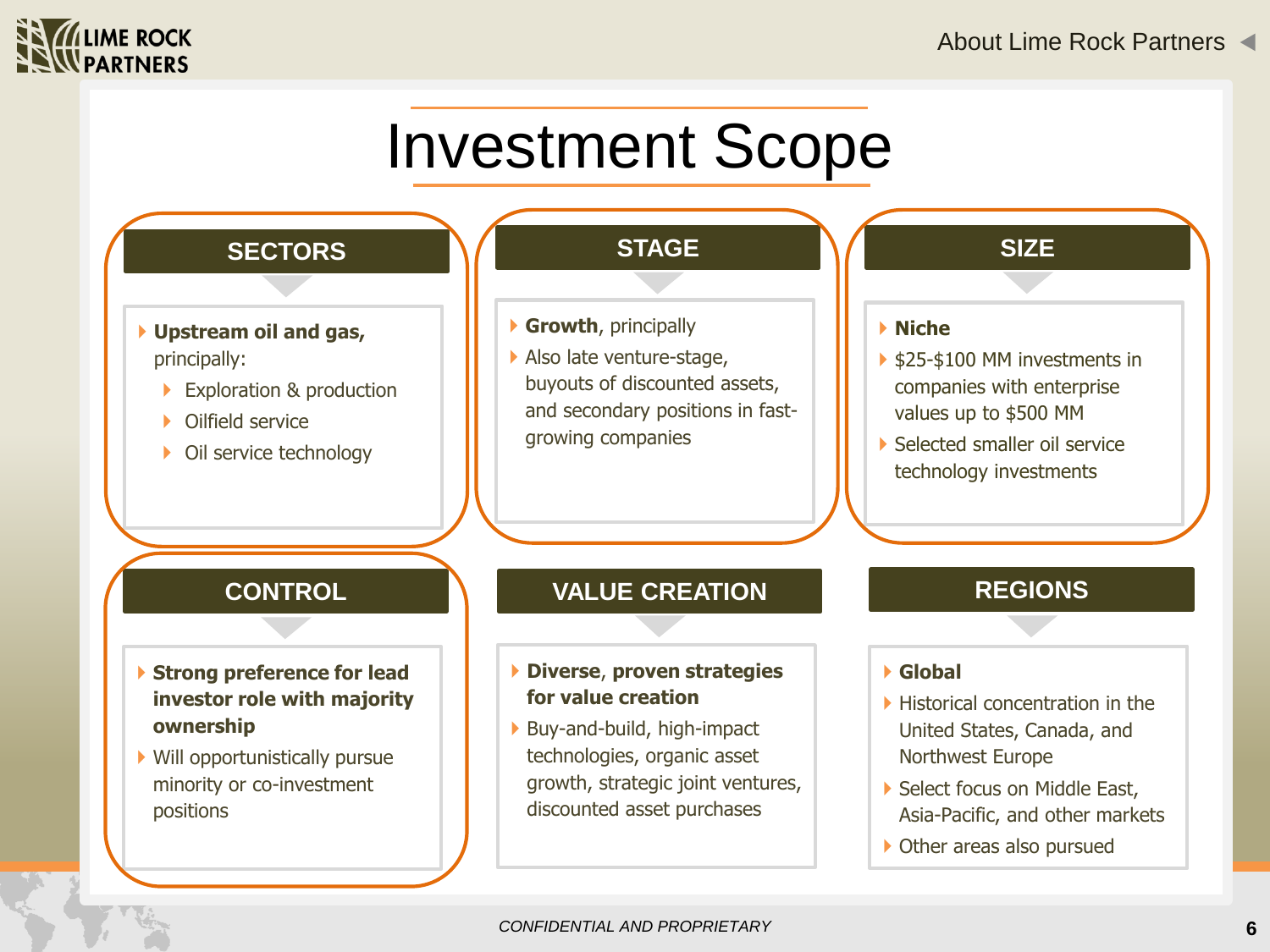

About Lime Rock Partners

# Select Oilfield Service Investments



**Lit UDynamics Engineered Perforating Solutions** 



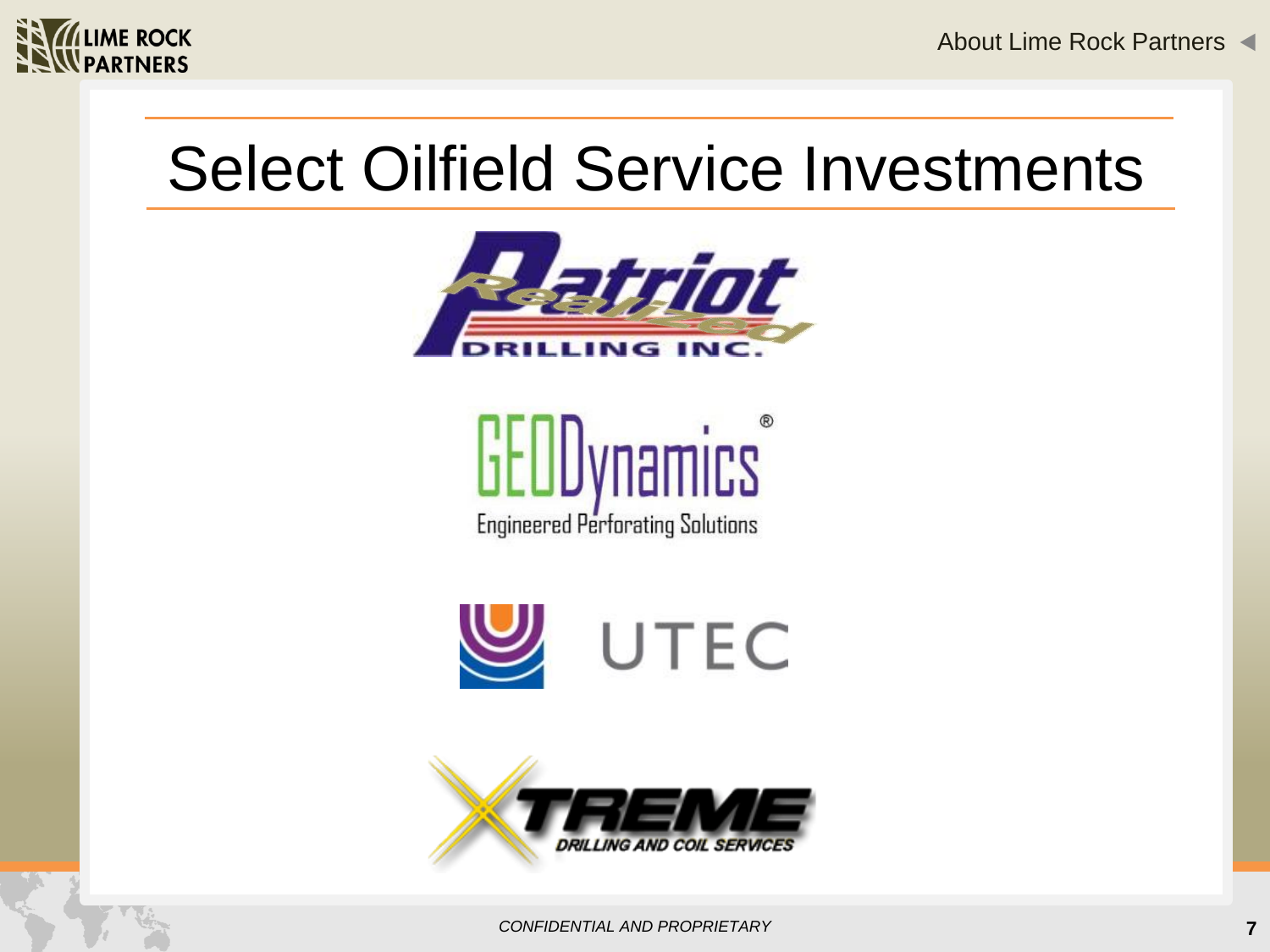

# Patriot Drilling: Company Snapshot



#### INVESTMENT DATA

Oilfield Service Headquarters Casper, WY Investment Date March 2003 Exit Date April 2004

#### **DESCRIPTION**

Patriot Drilling, a private drilling contractor focused on the Rocky Mountain region, expanded and upgraded its fleet with growth capital from Lime Rock Partners.

### **INVESTMENT HISTORY AND THESIS**

- Lime Rock Partners approached by executive of former portfolio company with investment opportunity
- Company had exposure to growing Rocky Mountain natural gas development
- Management with deep experience in the area
- Attractive valuation

- During investment period, the Patriot team grew the rig fleet from two rigs to ten rigs
- The company was able to source a number of rigs ideally suited for the Rockies market at attractive valuations
- Late in 2003, the company began receiving unsolicited interest at Rockies rig counts grew
- Grey Wolf acquired the company in April 2004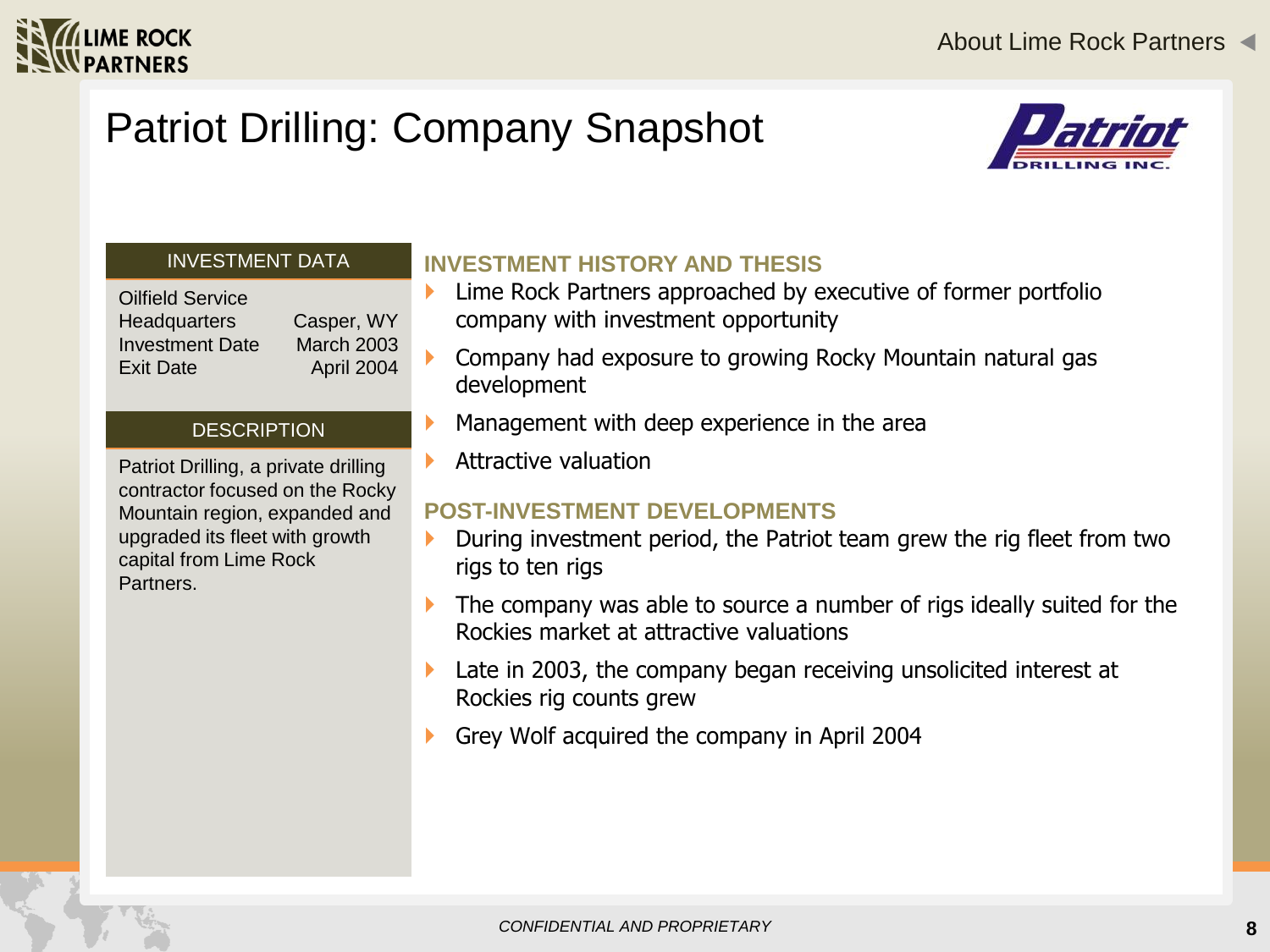

# GEODynamics: Company Snapshot



#### INVESTMENT DATA

Oilfield Service Headquarters Houston, TX 2013E Revenue ~\$80 MM Investment Date November 2011

#### **DESCRIPTION**

GEODynamics specializes in the manufacturing, assembly, and sale of high performance perforating systems for oil and gas producers and service companies around the globe.

## **INVESTMENT HISTORY AND THESIS**

- Opportunity to invest in a differentiated equipment manufacturer in a market with attractive dynamics
- Industry-leading standard perforating systems as well as two other highly differentiated product lines
- Business had steadily grown and remained well positioned to increase productivity in shale gas and tight oil reservoirs
- Attractive price given the company's differentiation and growth profile

- Expanded aggressively in the United States with opening of seven warehouses since initial investment, accessing several additional high growth basins
- Testing with an IOC concluded that GEODynamics perforation tools provide more than 50% better open flow than the competition, including big name service companies
- GEODynamics is now exclusive charge provider to one IOC's complex deepwater Gulf of Mexico projects; working with a large Eagle Ford operator on significant installation of differentiated CONNEX charges and Linx Toe Valves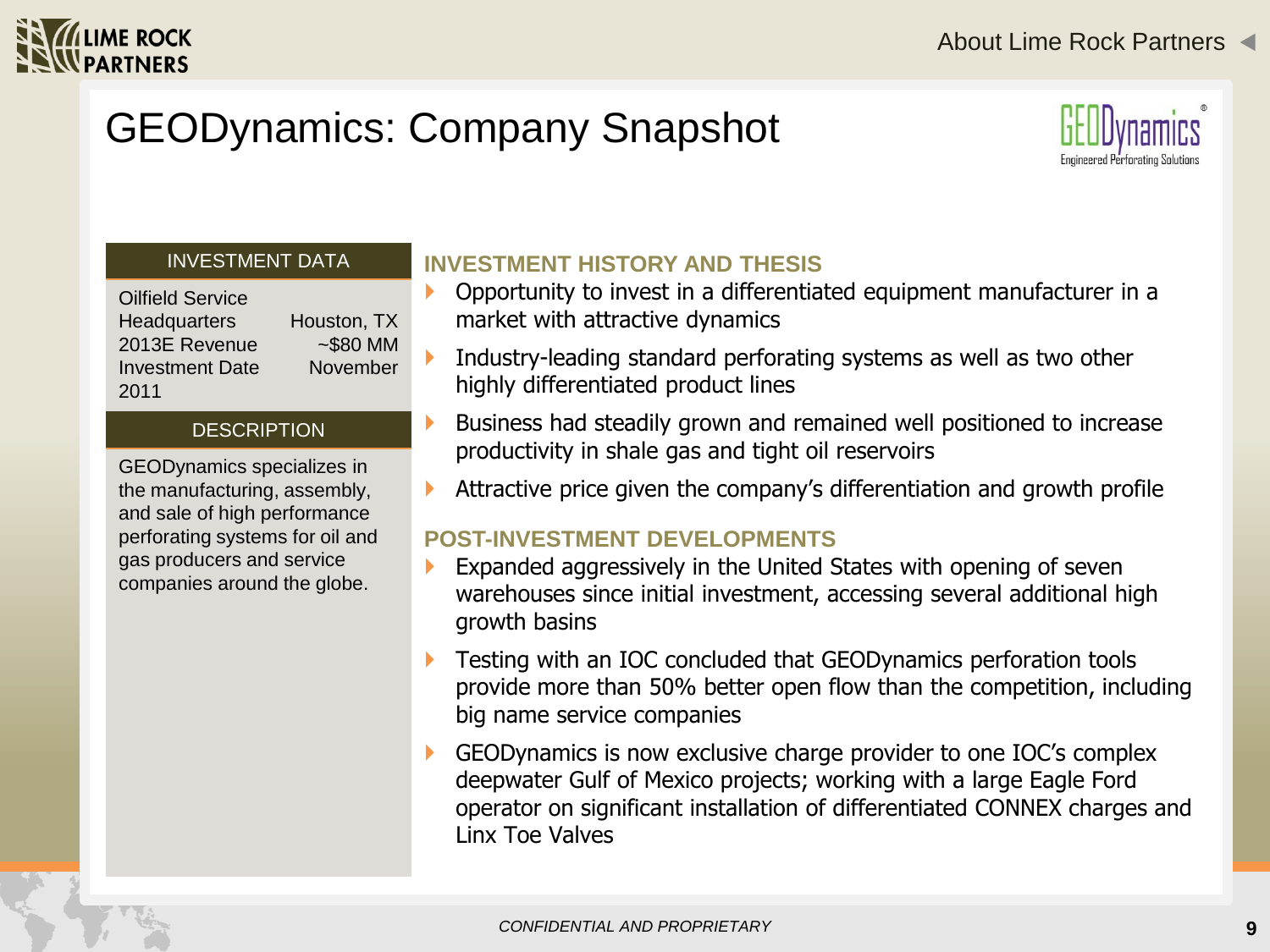

# UTEC International: Company Snapshot



#### INVESTMENT DATA

| <b>Oilfield Service</b> |             |
|-------------------------|-------------|
| <b>Headquarters</b>     | Houston, TX |
| 2013E Revenue           | $~585$ MM   |
| <b>Investment Date</b>  | August 2010 |

#### **DESCRIPTION**

UTEC Survey is one of the world's largest independent offshore survey companies providing a wide range of geotechnical services including construction support, industrial measurement, positioning, and geophysical survey services worldwide.

### **INVESTMENT HISTORY AND THESIS**

- Led by former executive at successful offshore services company
- Uses acoustic and dynamic positioning interfaces to allow offshore construction providers to position, install, understand, map, locate, remove, and maintain oil and gas (and occasionally offshore wind) assets
- Market notable for one large competitor and high fragmentation among other localized service providers
- Expand geographically, into other service lines, and into other parts of the value chain through organic growth and consolidation of niche operators

- In 2011, opened new offices in Dubai, Rio de Janeiro, Newfoundland, and Naples to expand global reach; won work from major new customers; launched new brand; entered geotechnical and geophysical survey market; added high caliber managers to team
- 2012 results driven by an expansion of the client base and a resurgence in Gulf of Mexico and North Sea activity
- In 2012/2013, worked with company to complete two acquisitions, expanding the company's capabilities and service offerings for offshore development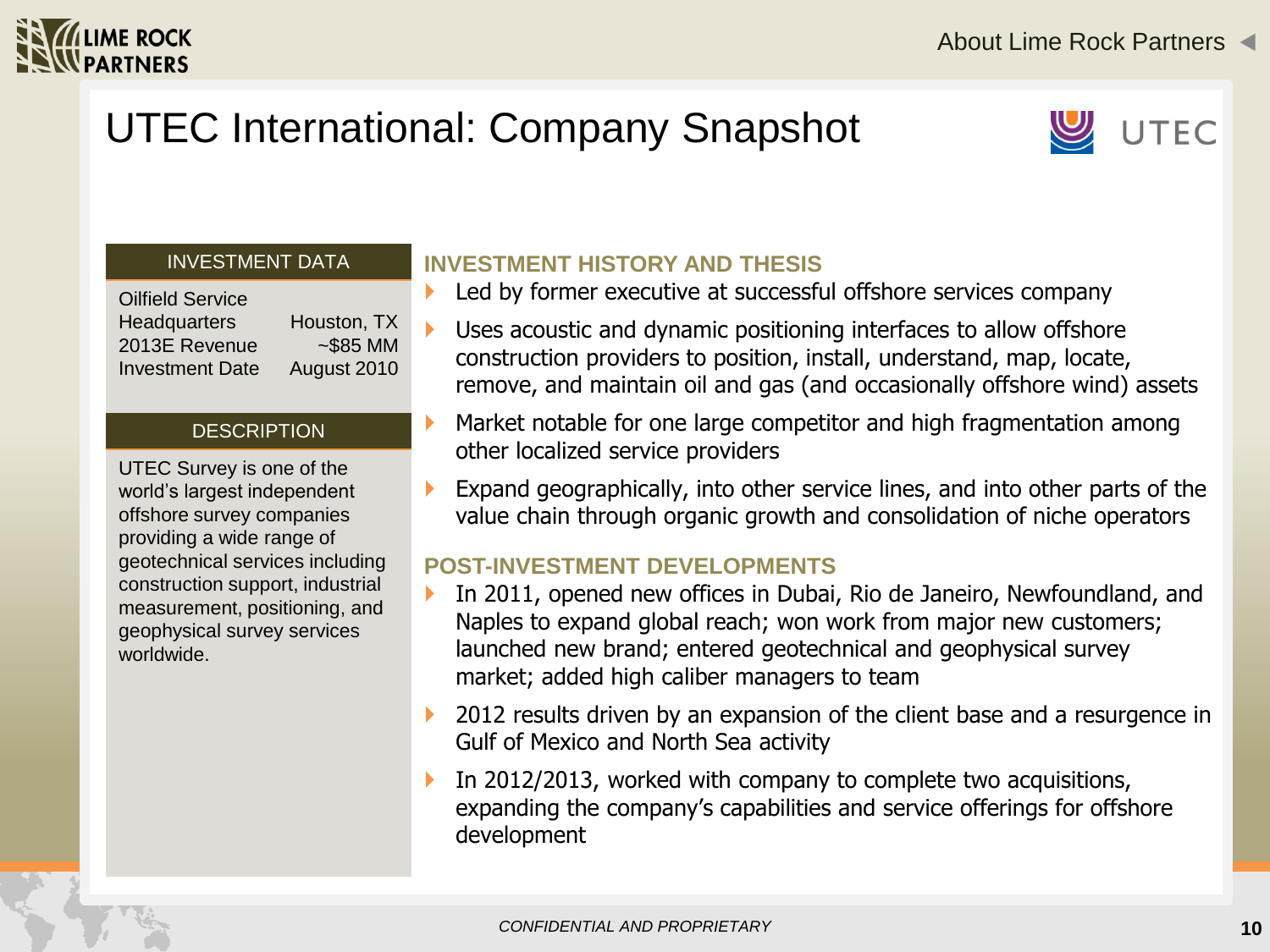

# Xtreme Coil Drilling: Company Snapshot



#### INVESTMENT DATA

| <b>Oilfield Service</b> |                  |
|-------------------------|------------------|
| <b>Headquarters</b>     | Houston, TX      |
| 2013E Revenue           | $\sim$ C\$200 MM |
| <b>Investment Date</b>  | October 2008     |

#### **DESCRIPTION**

Xtreme Coil Drilling (TSX: XDC) develops and applies leadingedge technology to design, build, and operate drilling rigs and well service rigs.

### **INVESTMENT HISTORY AND THESIS**

- Differentiated and potentially important product and service offering: drilling rig technology that lowers cost and drilling time
- Distressed hedge fund seller allowed Fund V to get large initial block purchase at good price in negotiated sale
- 13 rigs under long-term contract: 10 with Weatherford in Mexico and 3 with Anadarko in Rockies

- $\triangleright$  Company has been very successful in putting rigs to work in U.S. shale and tight oil plays after leaving Mexico market in 2009
- ▶ Fund V participated in several follow-on financings, allowing Xtreme to deleverage company and grow rig fleet
- **IF** In 2010-2012, shifted to primarily North American-oriented business through transfer of rigs, newbuilds, and new coil service fleet
- Company now has 21 drilling rigs and 8 coil service rigs, versus 13 drilling rigs total at time of initial investment
- A number of speed and efficiency records for drilling and coil service rigs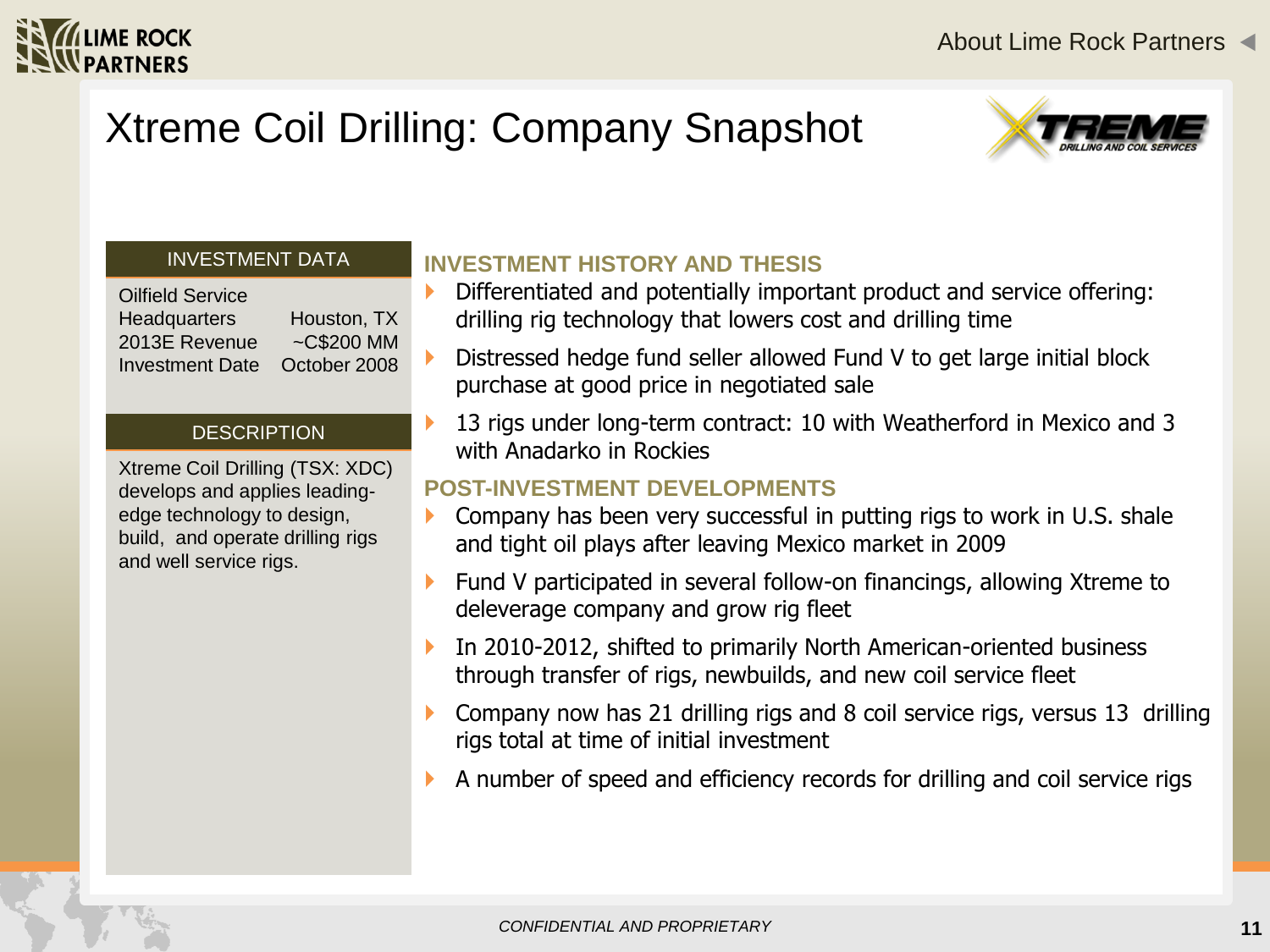

# What We See in the OFS Market

### **OVERALL ENVIRONMENT**

- E&P spending forecasted to reach record mark
- Rig counts flat, well counts up  $-$  5-10%
- International and domestic growth rates anticipated to be instep
- ▶ Bullish NOC spending outlook trumps flat/down IOC profiles
- **NAM Gas directed activity likely finally bottomed**

### **PRODUCTS & SERVICE COMPANIES**

- Volume/operating leverage driving margin expansion more likely than pricing
- $\blacktriangleright$  Rising completions activity and complexity
- Multi-well pad operations creating "haves and have-nots" in well count beta businesses
- **Land drilling asset replacement cycle continues**
- ▶ Non-rig assets in NAM stable/maintenance-mode
- Technology still commands a revenue premium
- Subsea equipment and consumables to catch-up to early 2013 forecasts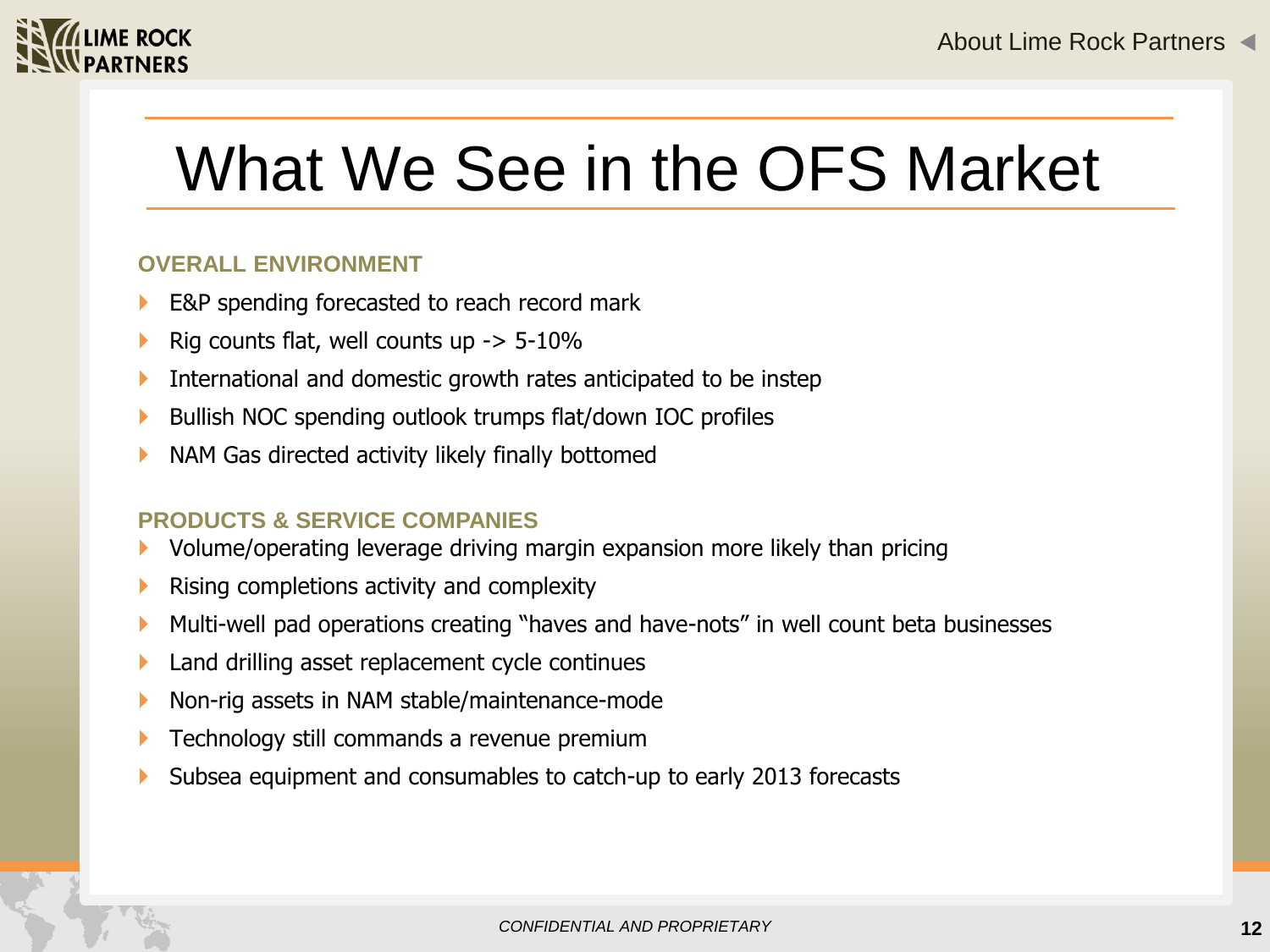

## **Oilfield Service Strategy: Find Well-Managed, Differentiated Companies Pursuing Four Core Growth Strategies**

|                                    |                                                                                 | <b>NEW MARKET</b><br><b>LEADERS</b>                                       | <b>MARKET SHARE</b><br><b>GROWTH</b>                                                                 | <b>RGNAL/GLBL</b><br><b>EXPANSION</b>                                                                                        | <b>NEW</b><br><b>TECHNOLOGY</b>                                                                                      |
|------------------------------------|---------------------------------------------------------------------------------|---------------------------------------------------------------------------|------------------------------------------------------------------------------------------------------|------------------------------------------------------------------------------------------------------------------------------|----------------------------------------------------------------------------------------------------------------------|
| <b>PRODUCTS</b>                    | <b>STRATEGY</b>                                                                 |                                                                           | Better technology,<br>better service, or<br>better price                                             | From success in a<br>basin or country, to<br>other basins or the<br>world                                                    | Clear value<br>proposition over<br>incumbent solutions                                                               |
| <b>SERVICES</b>                    | <b>LRP</b><br><b>EQUITY</b><br><b>CHECK</b>                                     | \$75-\$100 MM                                                             | \$30-\$75 MM                                                                                         | \$30-\$75 MM                                                                                                                 | \$10-\$20 MM                                                                                                         |
|                                    | <b>INITIAL</b><br><b>PROFILE</b>                                                | Starter acquisitions,<br>business plan, or<br>initial success             | EBITDA-positive with<br>track record of<br>growth                                                    | EBITDA-positive with<br>track record of<br>growth                                                                            | Proof of concept<br>verified by customers                                                                            |
| <b>RIGS/HEAVY</b><br><b>ASSETS</b> | <b>GROWTH</b><br><b>STRATEGI</b><br><b>ES</b>                                   | Organic growth and<br>platform for tuck-in<br>acquisitions                | Organic and<br>acquisition driven<br>growth                                                          | Primarily organic<br>growth                                                                                                  | Technology<br>commercialization                                                                                      |
|                                    | <b>EXIT</b><br><b>MARKETS</b>                                                   | IPOs and secondary<br>PE buyouts                                          | Strategic sales and<br>secondary PE<br>buyouts                                                       | Strategic sales and<br>secondary PE<br>buyouts                                                                               | Strategic sales                                                                                                      |
| <b>TECHNOLOGY</b><br>H             | <b>REPRESEN</b><br>Т.<br><b>PORTFOLI</b><br>$\mathbf O$<br><b>COMPANIE</b><br>S | Shelf (2012)<br>OilSERV (2010)<br>EnerMech (2009)<br>Hercules (2004-2010) | Patriot (2003-2004)<br>Tercel (2009)<br>PSL (2003-2008)<br>Serimax (2004-2010)<br>Acteon (2003-2006) | <b>TWMA (2007)</b><br>VES (2011)<br><b>GEODynamics</b><br>(2011)<br><b>UTEC (2010)</b><br>Xtreme (2008)<br>Roxar (1999-2007) | EV (2010)<br>Silixa (2010)<br>Reelwell (2010)<br>TGT (2011)<br>ALC (2011)<br>V-Tech (2005-2008)<br>Sensa (2000-2001) |